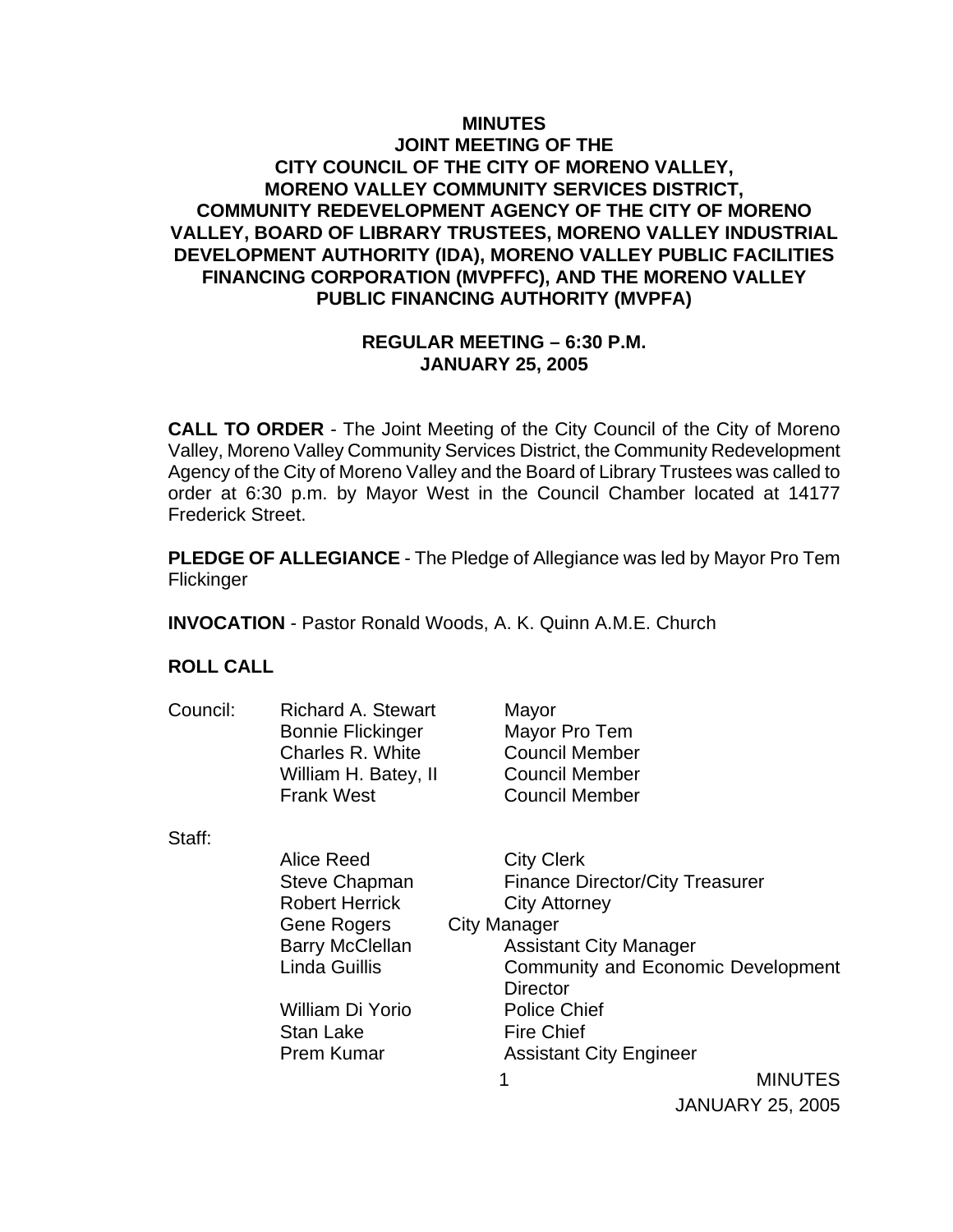| Cynthia Pirtle     |
|--------------------|
| George Price       |
| <b>Betsy Adams</b> |
| Denese Wilson      |

Director of Library Services Parks and Recreation Director Administrative Services Director Human Resources Director

Mayor Stewart opened the agenda items for the Consent Calendars for public comments, which were received from Daryl Terrell.

#### **A. CONSENT CALENDAR** - **CITY COUNCIL**

- A1. ORDINANCES FIRST READING BY TITLE ONLY Waived reading of all Ordinance Introductions and read by title only.
- A2. WARRANT REPORT DECEMBER 2004 (Report of: Finance Department) Recommendation: Adopt Resolution No. 2005-08, approving the Warrant Report, dated December, 2004 in the total amount of \$11,715,898.19.

#### Resolution No. 2005-08

 A Resolution of the City Council of the City of Moreno Valley, California, Approving the Warrant Report dated December 31, 2004

A3. REQUEST FOR A 3-WAY STOP AT THE INTERSECTION OF REDLANDS BOULEVARD AND EASTBOUND STATE ROUTE 60 ON/OFF RAMP (Report of: Public Works Department) Recommendation: Adopt Resolution No. 2005-09 to establish 3-way stop controls at the Intersection of Redlands Boulevard and Eastbound State Route 60 On/Off Ramp, and direct Transportation Engineering Division to prioritize the intersection of Redlands Boulevard and Eastbound State Route 60 On/Off Ramp on the 2005/2006 signal priority list.

#### Resolution No. 2005-09

 A Resolution of the City Council of the City of Moreno Valley Establishing Stop Controls for North and South Bound Traffic on Redlands Boulevard at Eastbound State Route 60 On/Off Ramp

A4. ACCEPTANCE OF THE COMPREHENSIVE ANNUAL FINANCIAL REPORT FOR THE FISCAL YEAR ENDED JUNE 30, 2004 (Report of: Finance Department)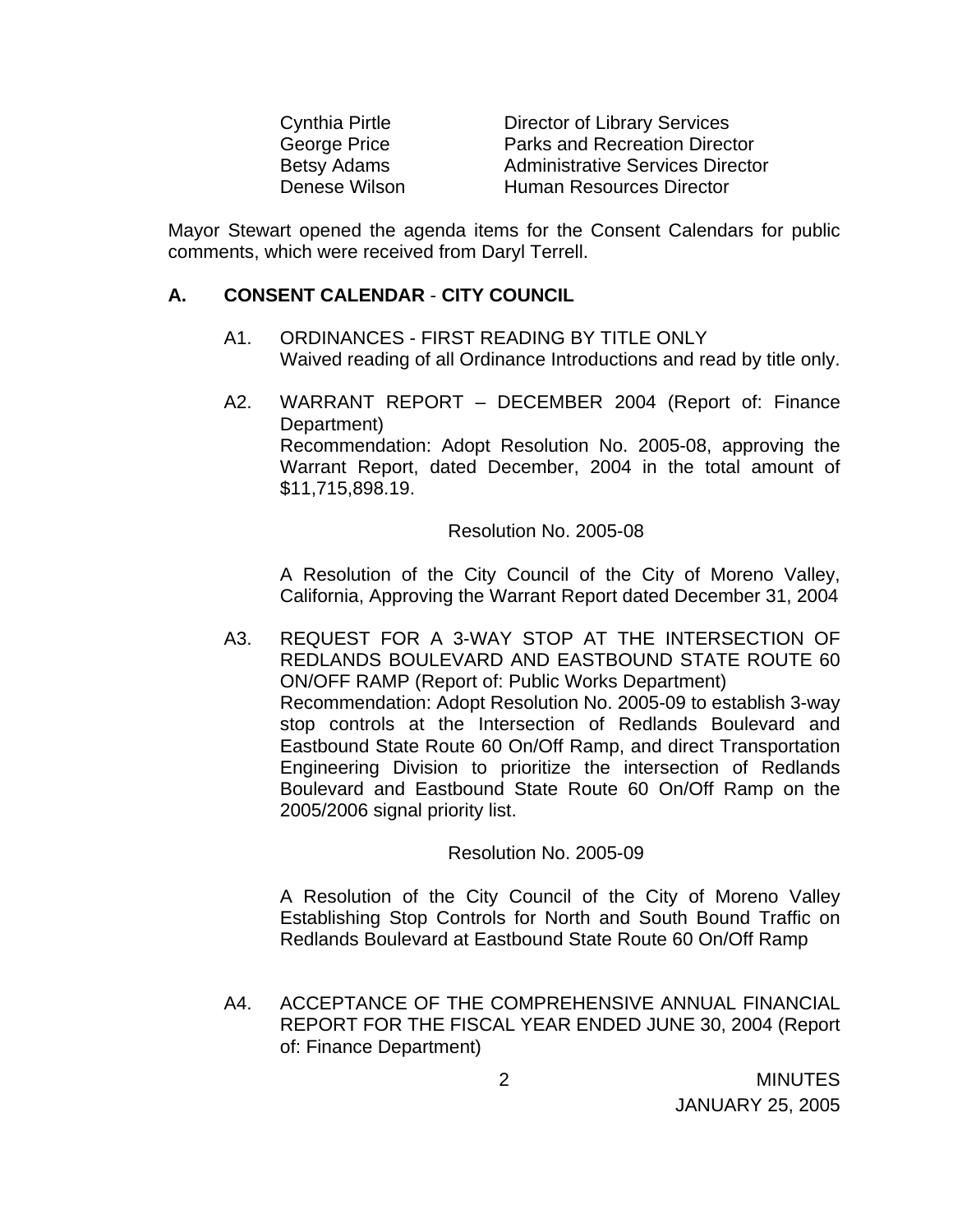Recommendation: Accept the Comprehensive Annual Financial Report for the Fiscal Year Ended June 30, 2004.

- A5. FY04/05 BUDGET APPROPRIATION ADJUSTMENT AND INCREASE TO THE PURCHASE ORDER AND PROFESSIONAL CONSULTING SERVICES AGREEMENT WITH HOGLE-IRELAND FOR CONTRACT PLANNING STAFF SERVICES (Report of: Community and Economic Development Department) Recommendation: Approve a budget appropriation adjustment to increase the FY04/05 budget for planning contract services from \$250,000 to \$500,000 and adjust fee revenues by the same amount. The budget for contract services is contained in Account No. 011.41310.6291.293; authorize the Finance Director to increase Purchase Order No. 26611 to Hogle-Ireland for contract planning staff services from \$250,000 to \$500,000; and authorize the City Manager to execute a second amendment to the existing agreement for professional consulting services with Hogle-Ireland, Inc. for contract planning staff services, increasing the contract compensation limit to \$500,000.
- A6. RESOLUTION 2005-10 TO AMEND FEE RESOLUTION 2004-55 TO INCREASE PENALTIES FOR UNAUTHORIZED PARKING IN SPACES DESIGNATED FOR DISABLED PERSONS AND ESTABLISH A \$25 ADMINISTRATIVE FEE FOR FAILURE TO DISPLAY A DISABLED PLACARD (Report of: Community and Economic Development Department) Recommendation: Amend Resolution No. 2004-55 (Fee Resolution Schedule) to increase disabled parking fines from \$325 to \$425 per violation; and approve an administrative fee of \$25 for failure to display a disabled placard.

Resolution No. 2005-10

A Resolution of the City Council of the City of Moreno Valley, California, Amending Resolution No. 2004-55 to Increase Penalties for Unauthorized Parking in Spaces Designated for Disabled Persons and Add an Administrative Fee for Failure to Display a Disabled Parking Placard

A7. 2005 COUNCIL COMMITTEE PARTICIPATION APPOINTMENTS (Report of: City Clerk's Department) Recommendation: Approve appointments to the various committees as recommended in the 2005 Council Committee participation list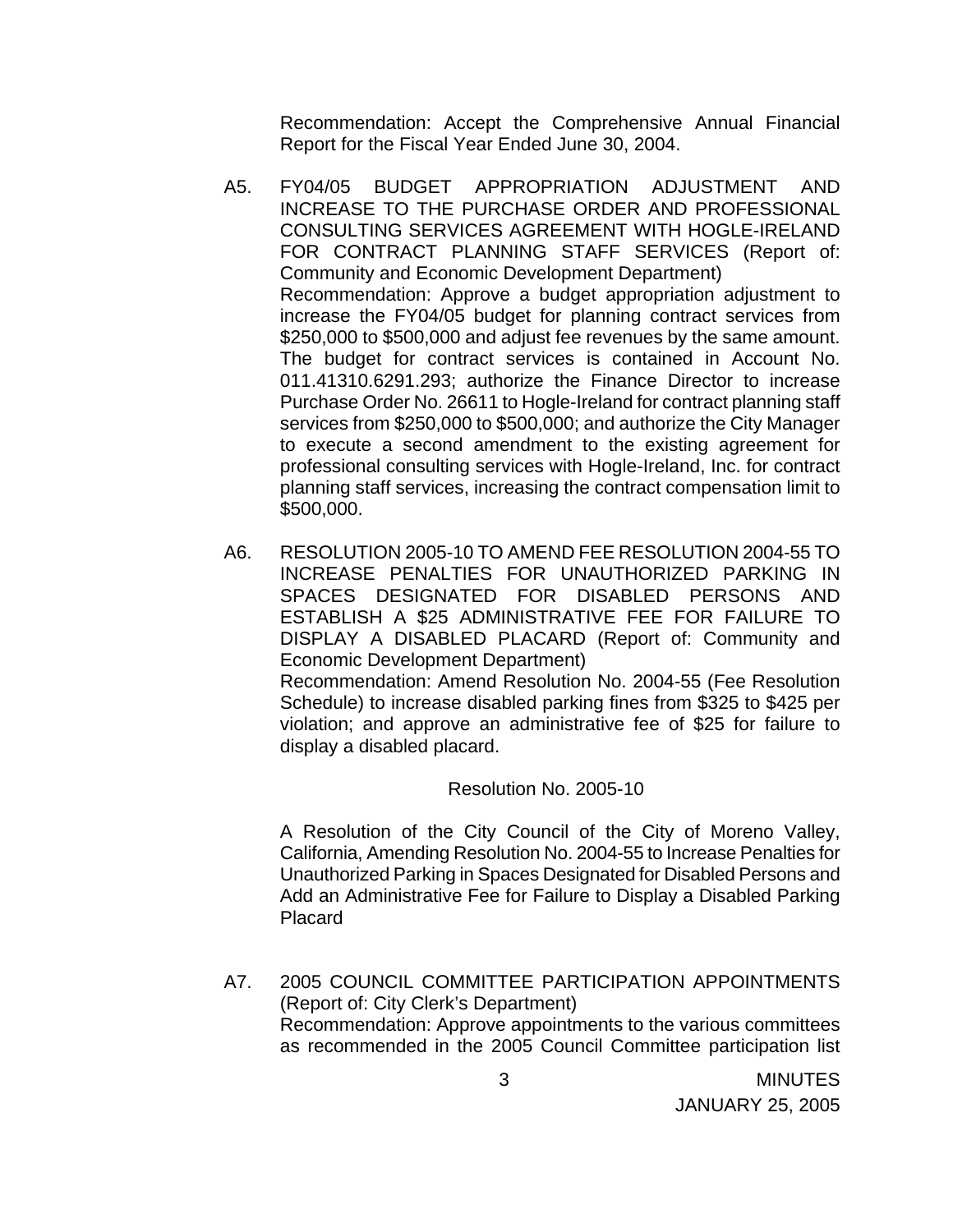submitted by Mayor Stewart.

 A8. RESOLUTION ADOPTING RIVERSIDE COUNTY OPERATIONAL AREA MULTI-JURISDICTIONAL LOCAL HAZARD MITIGATION PLAN (Report of: Assistant City Manager) Recommendation: Adopt Resolution No. 2005-11, adopting the Riverside County Operational Area Multi-Jurisdictional Local Hazard Mitigation Plan ("the Plan").

Resolution No. 2005-11

A Resolution of the City Council of the City of Moreno Valley, California, Adopting the Riverside County Operational Area Multi-Jurisdictional Local Hazard Mitigation Plan as Required by the Federal Disaster Mitigation and Cost Reduction Act of 2000

- A9. REQUEST TO UPGRADE THE ADULT SCHOOL CROSSING GUARD SUPERVISOR POSITION FROM PART-TIME STATUS TO FULL-TIME STATUS (Report of: Public Works Department) Recommendation: Approve permanently changing the Crossing Guard Supervisor position from part-time non-exempt to full-time nonexempt; and appropriate the additional \$6,398 from the General Fund balance for Crossing Guards Administration Account No. 010.72110 to finance the change in this position to full-time for the months of January through June 2005.
- A10. PAYMENT OF ORIGINAL PURCHASE PRICE TO FORMER PROPERTY OWNERS OF THREE (3) DELINQUENT CENTERPOINTE PROPERTIES (Report of: Public Works Department) Recommendation: Authorize payment from the proceeds received by the City from the December 17, 2004, Sheriff's Foreclosure Sale to the former property owners of each of the three (3) Centerpointe properties, in accordance with the court order governing the sale.
- A11. RESOLUTION FOR THE ABATEMENT OF PUBLIC NUISANCES (Report of: Community and Economic Development Department) Recommendation: Adopt Resolution No. 2005-13 of the City of Moreno Valley, California, confirming assessments on certain real properties as outlined in the Property Assessment List for the abatement of nuisances.

Resolution No. 2005-13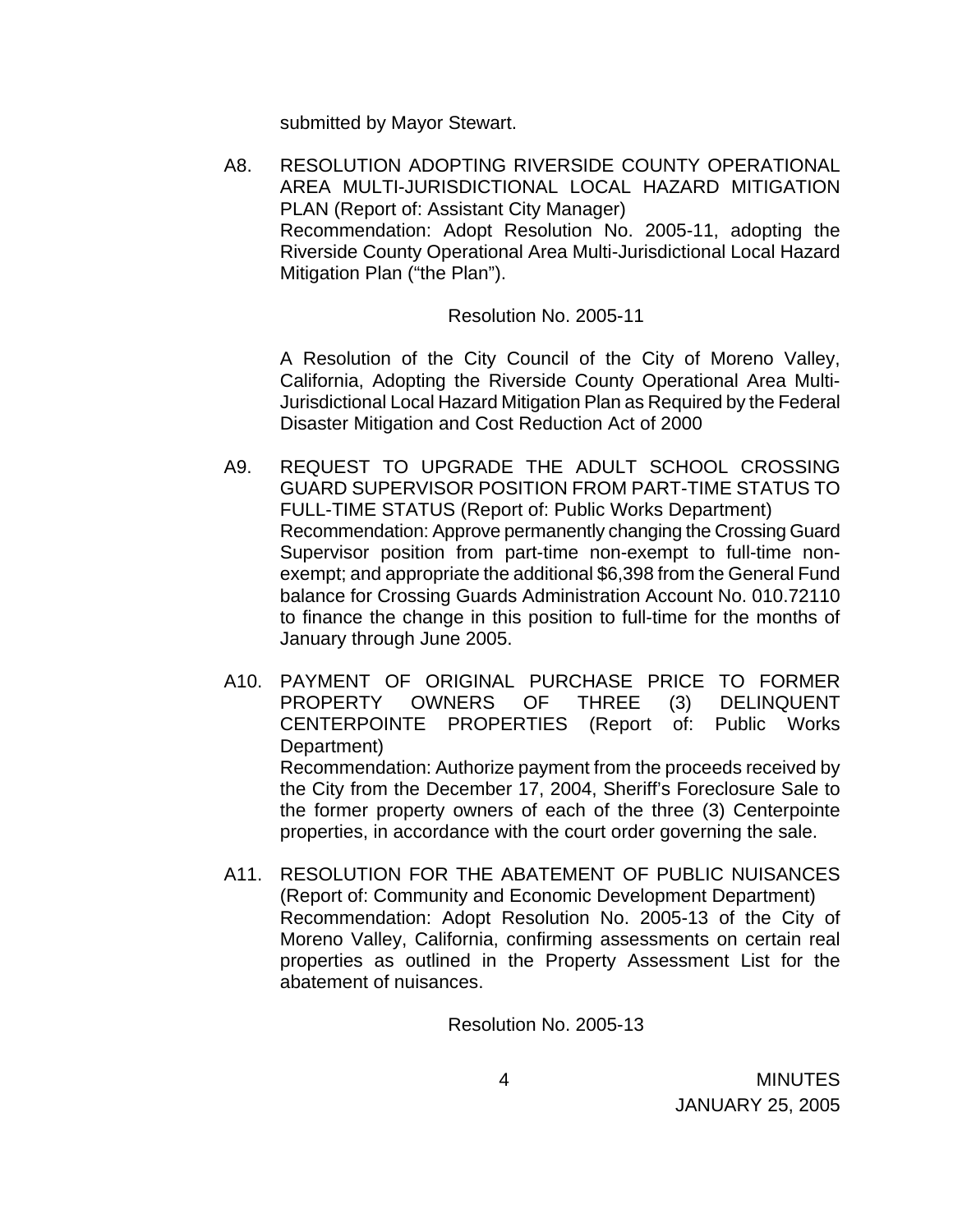A Resolution of the City Council of the City of Moreno Valley, California, Confirming Statements of Costs Against Real Property Located in the City of Moreno Valley, for Abatements of Public Nuisances and Direction that said Statements of Costs Constitute a Lien upon Said Properties

- A12. APPROVAL OF THE HOMEOWNERSHIP OPPORTUNITY PROGRAM (Report of: Community and Economic Development Department) Recommendation: That the City Council:
	- 1. Approve the Policy and Procedural Manual for the Homeownership Opportunity Program Loan;
	- 2. Approve the resale procedure as outlined in the Summary of the Residential Resale Program; and
	- 3. Approve the Lender Participation Agreement with March Community Credit Union and authorize the City Manager to sign the agreement on behalf of the City.
- A13. MINUTES SPECIAL MEETING OF JANUARY 4, 2005 (Report of: City Clerk's Department) Recommendation: Approve as submitted.
- A14. APPROVAL OF AMENDED STANDARD LINE EXTENSION AGREEMENT (Report of: Public Works Department) Recommendation: Adopt Resolution No. 2005-14, approving the Amended Standard Line Extension Agreement to facilitate installation of electrical distribution infrastructure.

Resolution No. 2005-14

 A Resolution of the City Council of the City of Moreno Valley, California, Approving an Amended Agreement for Extension of Electric Distribution Line (Rule 15)

 A15. MAIL BALLOT PROCEEDING FOR TENTATIVE TRACT 31320 (AND ALL THE AFFECTED PHASES) FOR APPROVAL OF THE NATIONAL POLLUTANT DISCHARGE ELIMINATION SYSTEM (NPDES) REGULATORY RATE SCHEDULE – SOUTH OF WEBSTER AVENUE BETWEEN PIGEON PASS AND VAL VIEW STREET (Report of: Public Works Department)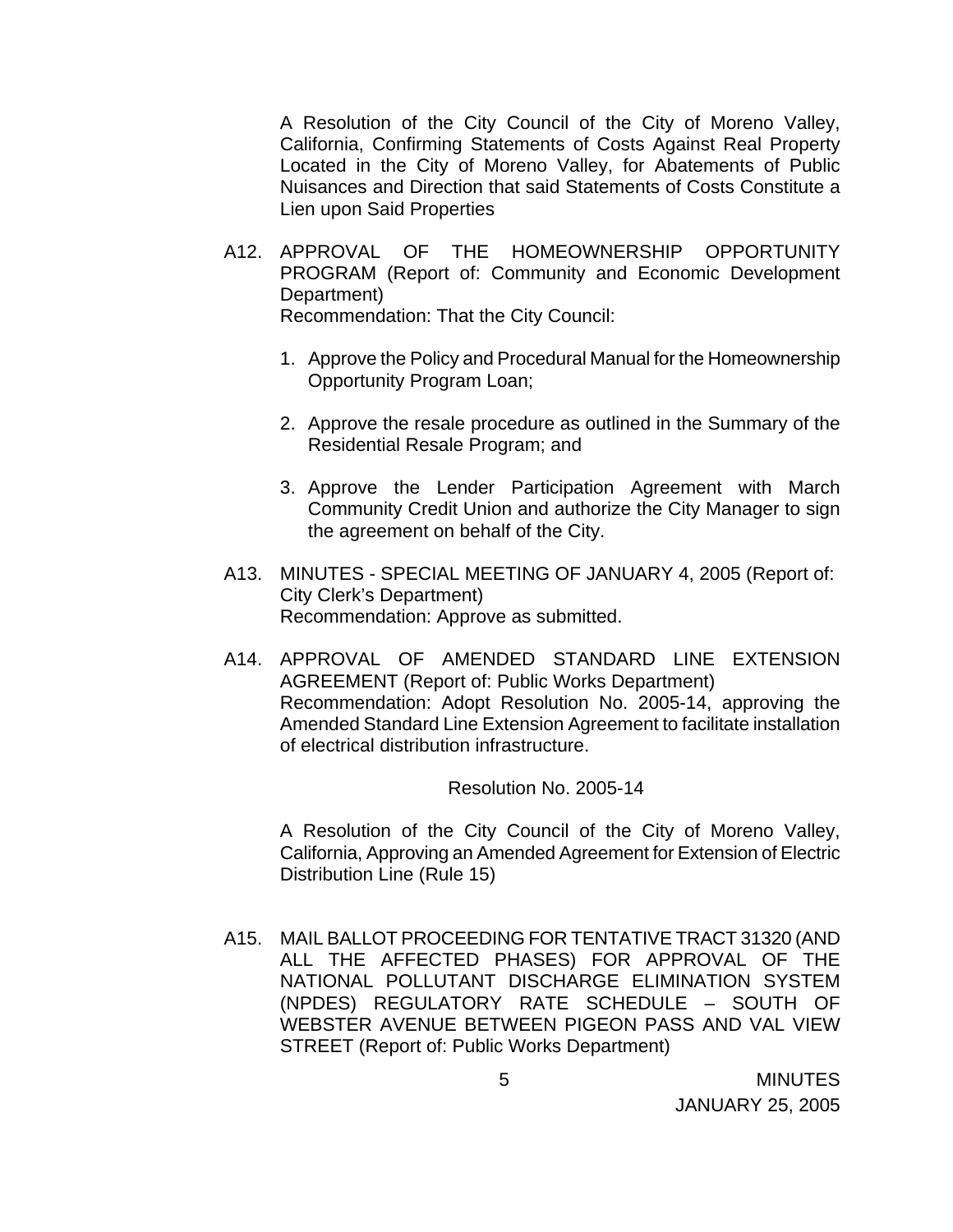Recommendation: Accept public comments regarding the mail ballot proceeding for Tentative Tract 31320 (and all the affected phases) for approval of the National Pollutant Discharge Elimination System (NPDES) regulatory rate schedule.

A16. APPROVAL OF FINAL MAP 31129 - SINGLE FAMILY RESIDENTIAL PROJECT, AND ACCEPT BONDS AND AGREEMENT FOR PUBLIC RIGHT-OF-WAY IMPROVEMENTS, NORTH SIDE OF CACTUS AVENUE, SOUTH SIDE OF BRODIAEA AVENUE, AND EAST OF OLIVER STREET – WESTERN PACIFIC HOUSING (Report of: Public Works Department) Recommendation: Approve Final Map 31129, authorize the City Clerk to sign the map and transmit said map to the County Recorder's

Office for recordation; accept the bonds and Agreement for Public Improvements; authorize the Mayor to execute the agreement; and direct the City Clerk to forward the signed agreement to the County Recorder's Office for recordation.

- A17. APPROVAL OF FINAL MAP 31326 SINGLE FAMILY RESIDENTIAL PROJECT, AND ACCEPT BONDS AND AGREEMENT FOR PUBLIC RIGHT-OF-WAY IMPROVEMENTS, NORTHWEST CORNER OF BAY AVENUE AND MORRISON STREET – WESTERN PACIFIC HOUSING (Report of: Public Works Department) Recommendation: Approve Final Map 31326, authorize the City Clerk to sign the map and transmit said map to the County Recorder's Office for recordation; accept the bonds and Agreement for Public Improvements; authorize the Mayor to execute the agreement; and direct the City Clerk to forward the signed agreement to the County Recorder's Office for recordation.
- A18. RECOMMENDATION TO ACKNOWLEDGE, RATIFY, APPROVE, AND ACCEPT THE APPRAISALS AS THE FAIR MARKET VALUE FOR THE EASEMENTS TO BE ACQUIRED; APPROVE AND RATIFY NOTIFICATION AND OFFER OF JUST COMPENSATION TO THE PROPERTY OWNERS; SET A HEARING DATE OF MARCH 8, 2005 TO ALLOW THE PROPERTY OWNERS TO APPEAR BEFORE COUNCIL, WHEN THE COUNCIL WILL CONSIDER ADOPTING PROPOSED RESOLUTION(S) OF NECESSITY AUTHORIZING EMINENT DOMAIN PROCEEDINGS; AND APPROVE AND RATIFY NOTIFICATION OF THE PROPERTY OWNERS OF THE HEARING FOR THE EASEMENT ACQUISITION OF PROPERTY FOR THE AQUEDUCT BIKE TRAIL FROM JOHN F. KENNEDY DRIVE TO COTTONWOOD AVENUE, PROJECT NO. 02- 46165321 (Report of: Public Works Department)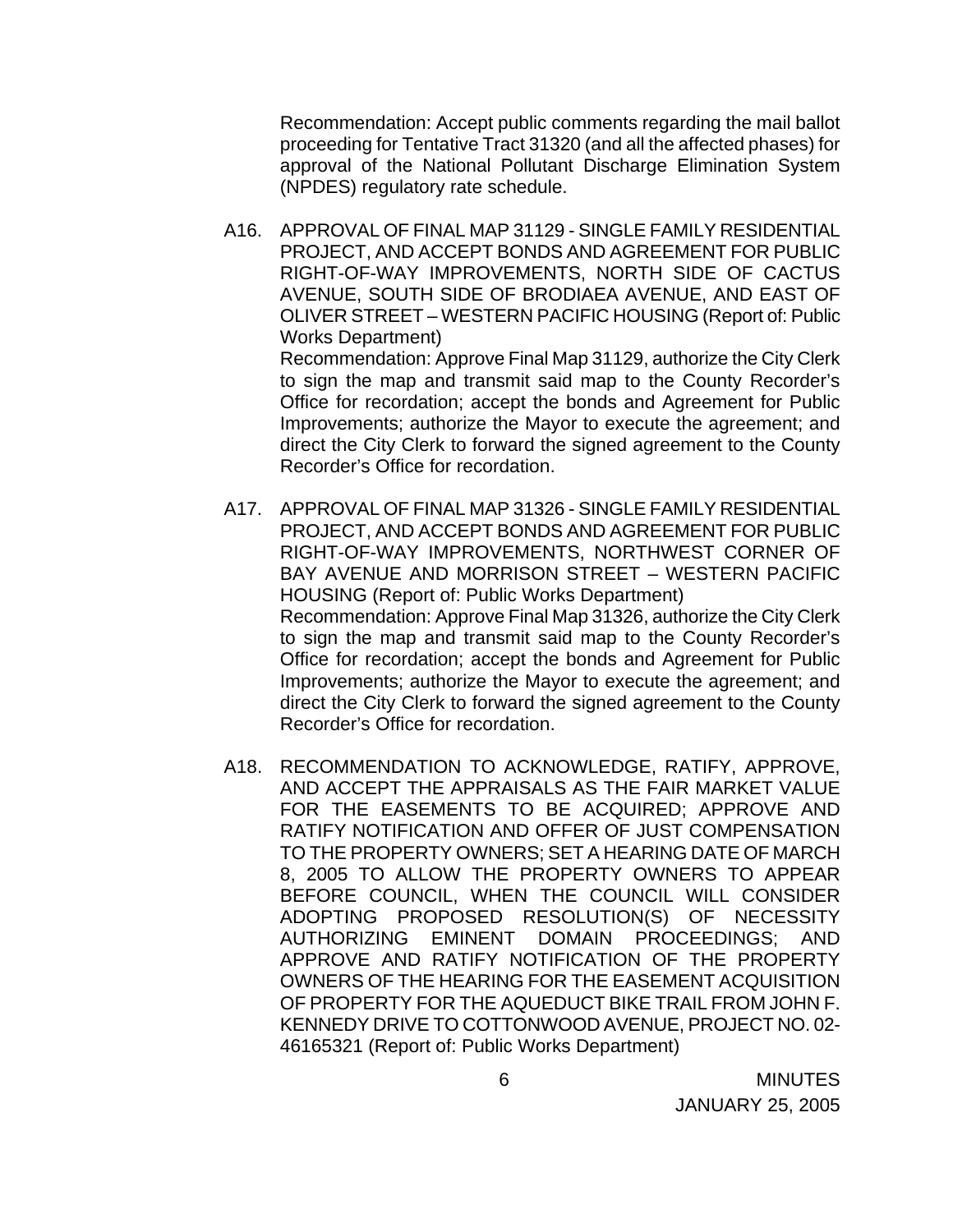Recommendation: Acknowledge, ratify, approve, and accept the appraisals as the fair market value for the easements to be acquired; approve and ratify the notification and Offer of Just Compensation made to the property owners; set a hearing date of March 8, 2005 to allow the property owners to appear before Council with any additional evidence, when the Council will consider adopting proposed Resolution(s) of Necessity; and approve and ratify the notice given to the property owners of the hearing to consider proposed Resolution(s) of Necessity concerning the acquisition of the right of way easements along the California Aqueduct for the bike trail from John F. Kennedy Drive to Cottonwood Avenue, Project No. 02-46165321.

 A19. MINUTES - REGULAR MEETING OF JANUARY 11, 2005 (Report of: City Clerk's Department) Recommendation: Approve as submitted.

# **B. CONSENT CALENDAR** - **COMMUNITY SERVICES DISTRICT**

- B1. ORDINANCES FIRST READING BY TITLE ONLY Waived reading of all Ordinance Introductions and read by title only.
- B2. MINUTES SPECIAL MEETING OF JANUARY 4, 2005 (Report of: City Clerk's Department) Recommendation: Approve as submitted.
- B3. MINUTES- REGULAR MEETING OF JANUARY 11, 2005 (Report of: City Clerk's Department) Recommendation: Approve as submitted.

# **C. CONSENT CALENDAR** - **COMMUNITY REDEVELOPMENT AGENCY**

- C1. ORDINANCES FIRST READING BY TITLE ONLY Waived reading of all Ordinance Introductions and read by title only.
- C2. APPROVAL OF THE HOMEOWNERSHIP OPPORTUNITY PROGRAM (Report of: Community and Economic Development Department) Recommendation: That the Board of Directors of the Community Redevelopment Agency:
	- 1. Approve the Policy and Procedural Manual for the Homeownership Opportunity Program Loan;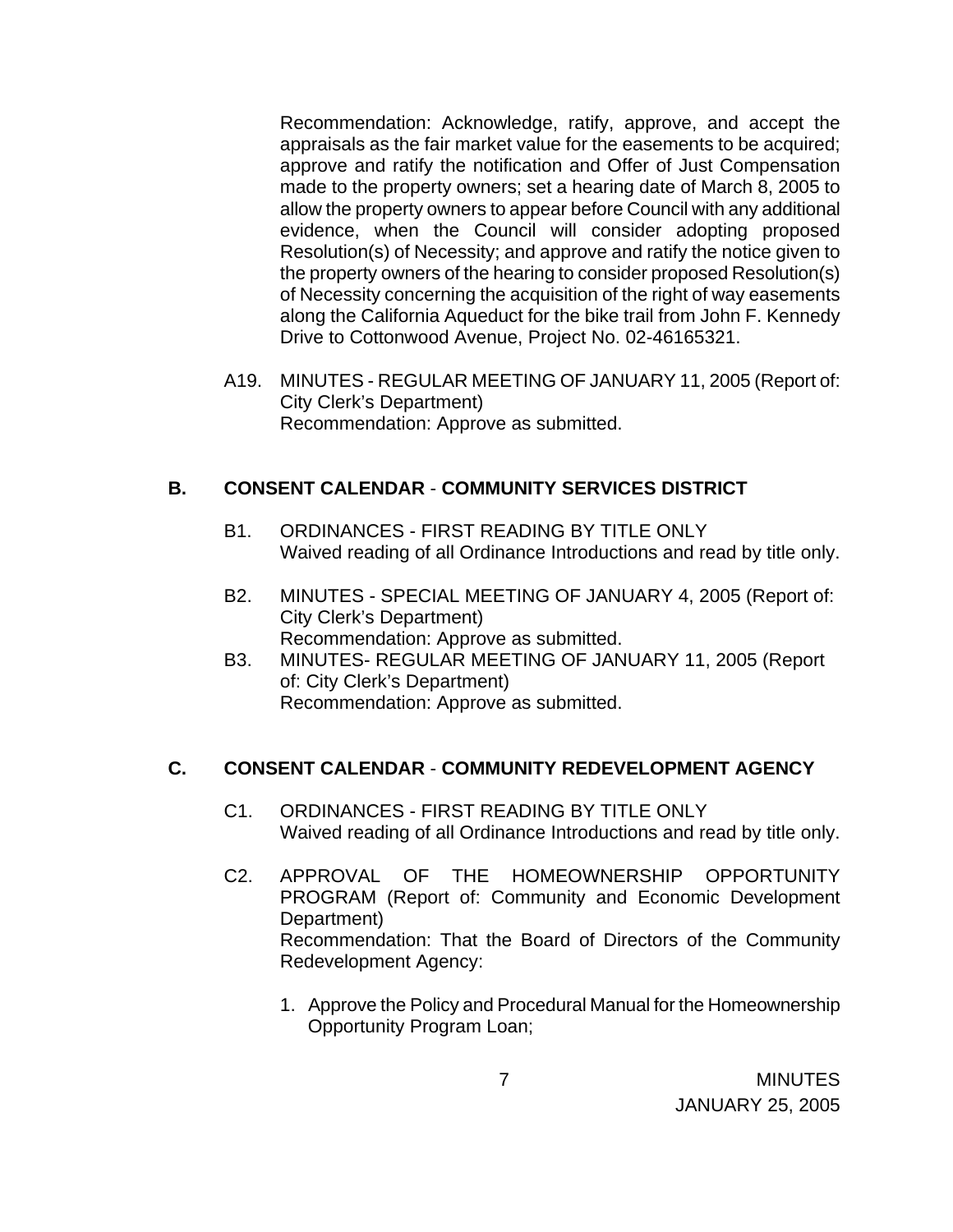- 2. Approve the resale procedure as outlined in the Summary of the Residential Resale Program; and
- 3. Approve the Lender Participation Agreement with March Community Credit Union and authorize the City Manager to sign the agreement on behalf of the City.
- C3. MINUTES SPECIAL MEETING OF JANUARY 4, 2005 (Report of: City Clerk's Department) Recommendation: Approve as submitted.
- C4. MINUTES REGULAR MEETING OF JANUARY 11, 2005 (Report of: City Clerk's Department) Recommendation: Approve as submitted.

# **D. CONSENT CALENDAR** - **BOARD OF LIBRARY TRUSTEES**

- D1. ORDINANCES FIRST READING BY TITLE ONLY Waived reading of all Ordinance Introductions and read by title on
- D2. MINUTES SPECIAL MEETING OF JANUARY 4, 2005 (Report of: City Clerk's Department) Recommendation: Approve as submitted.
- D3. MINUTES REGULAR MEETING OF JANUARY 11, 2005 (Report of: City Clerk's Department) Recommendation: Approve as submitted.

## **Joint Consent Calendar items A2 – D3 approved by a 5-0 vote. m/White, s/Batey**

## **AGENDA ORDER**

- G2. APPOINTMENTS TO THE PLANNING COMMISSION (Report of: City Clerk's Department) Recommendation: That the City Council:
	- 1. Review the ballot (to be provided by the City Clerk) for the appointments to the Planning Commission and mark your choices where appropriate;
	- 2. Appoint four (4) members for terms expiring January 1, 2009; and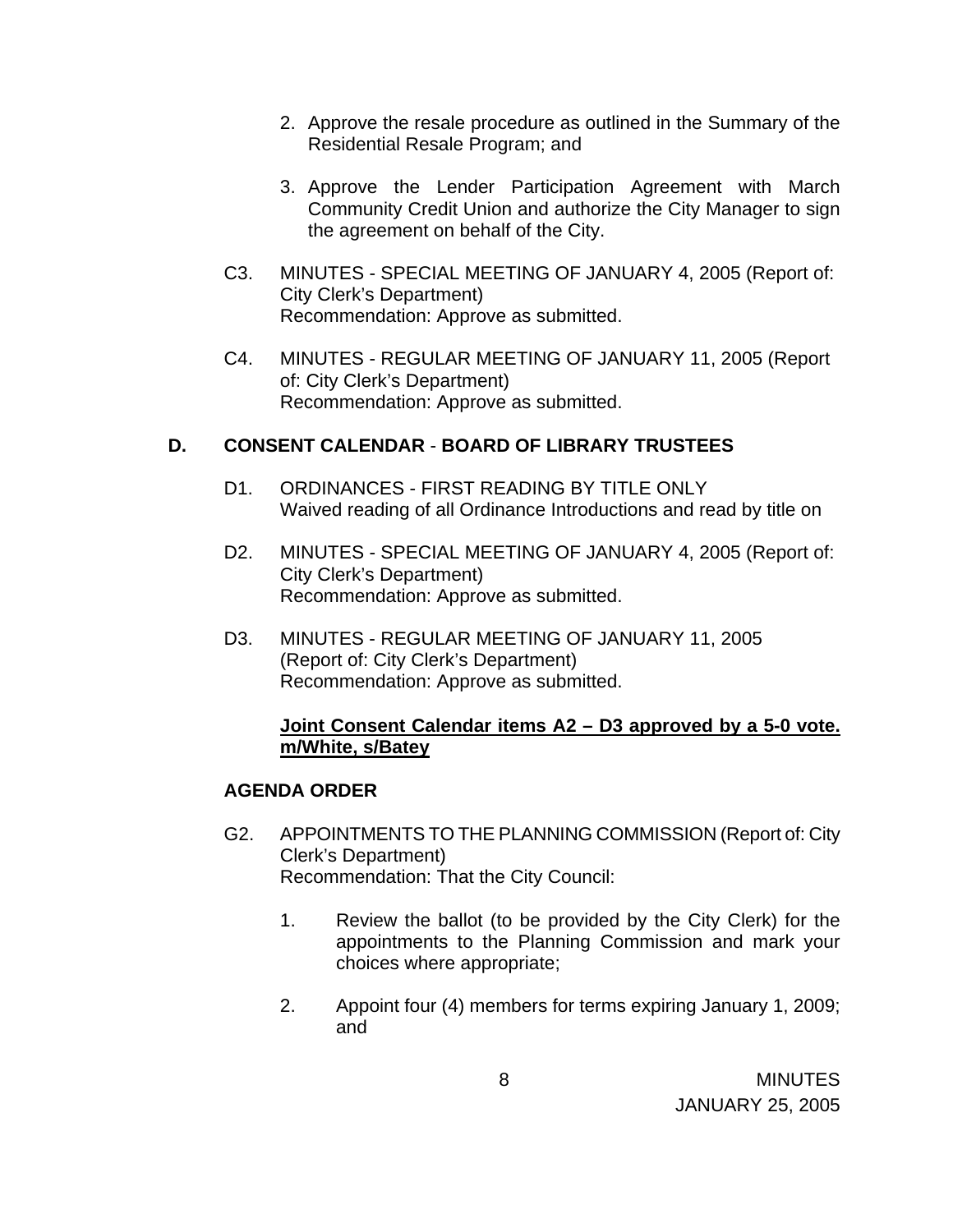3. If the appointments are not made, authorize the City Clerk to re-notice the positions as vacant.

**Richard Dozier, Michael S. Geller, Douglas W. Merkt, and Bruce R. Springer appointed to terms expiring January 1, 2009. Approved by a 5-0 vote. m/West, s/Batey**

## **ADJOURNED REGULAR CITY COUNCIL MEETING TO REGULAR MEETING OF THE MORENO VALLEY INDUSTRIAL DEVELOPMENT AUTHORITY (IDA)**

### **REGULAR MEETING OF THE MORENO VALLEY INDUSTRIAL DEVELOPMENT AUTHORITY (IDA) CALLED TO ORDER AT 6:48 P.M.**

### **ROLL CALL**

| <b>Richard A. Stewart</b> | Chairman             |
|---------------------------|----------------------|
| <b>Bonnie Flickinger</b>  | <b>Vice Chairman</b> |
| Charles R. White          | <b>Board Member</b>  |
| William H. Batey, II      | <b>Board Member</b>  |
| <b>Frank West</b>         | <b>Board Member</b>  |

- 1. MINUTES REGULAR MEETING OF JANUARY 12, 1999 (Report of: City Clerk's Department) Recommendation: Approve as submitted.  **Approved by a 5-0 vote. m/Flickinger, s/Batey.**
- 2. MINUTES SPECIAL MEETING OF DECEMBER 9, 2003 (Report of: City Clerk's Department) Recommendation: Approve as submitted. **Approved by a 5-0 vote. m/Flickinger, s/Batey.**

### **ADJOURNED REGULAR MEETING OF THE MORENO VALLEY INDUSTRIAL DEVELOPMENT AUTHORITY (IDA) TO REGULAR MEETING OF THE MORENO VALLEY PUBLIC FACILITIES FINANCING CORPORATION (MVPFFC)**

**REGULAR MEETING OF THE MORENO VALLEY PUBLIC FACILITIES FINANCING CORPORATION (MVPFFC) CALLED TO ORDER AT 6:50 P.M.** 

### **ROLL CALL**

| Richard A. Stewart |
|--------------------|
| Bonnie Flickinger  |
| Charles R. White   |

9 **President** Vice President Board Member

**MINUTES** JANUARY 25, 2005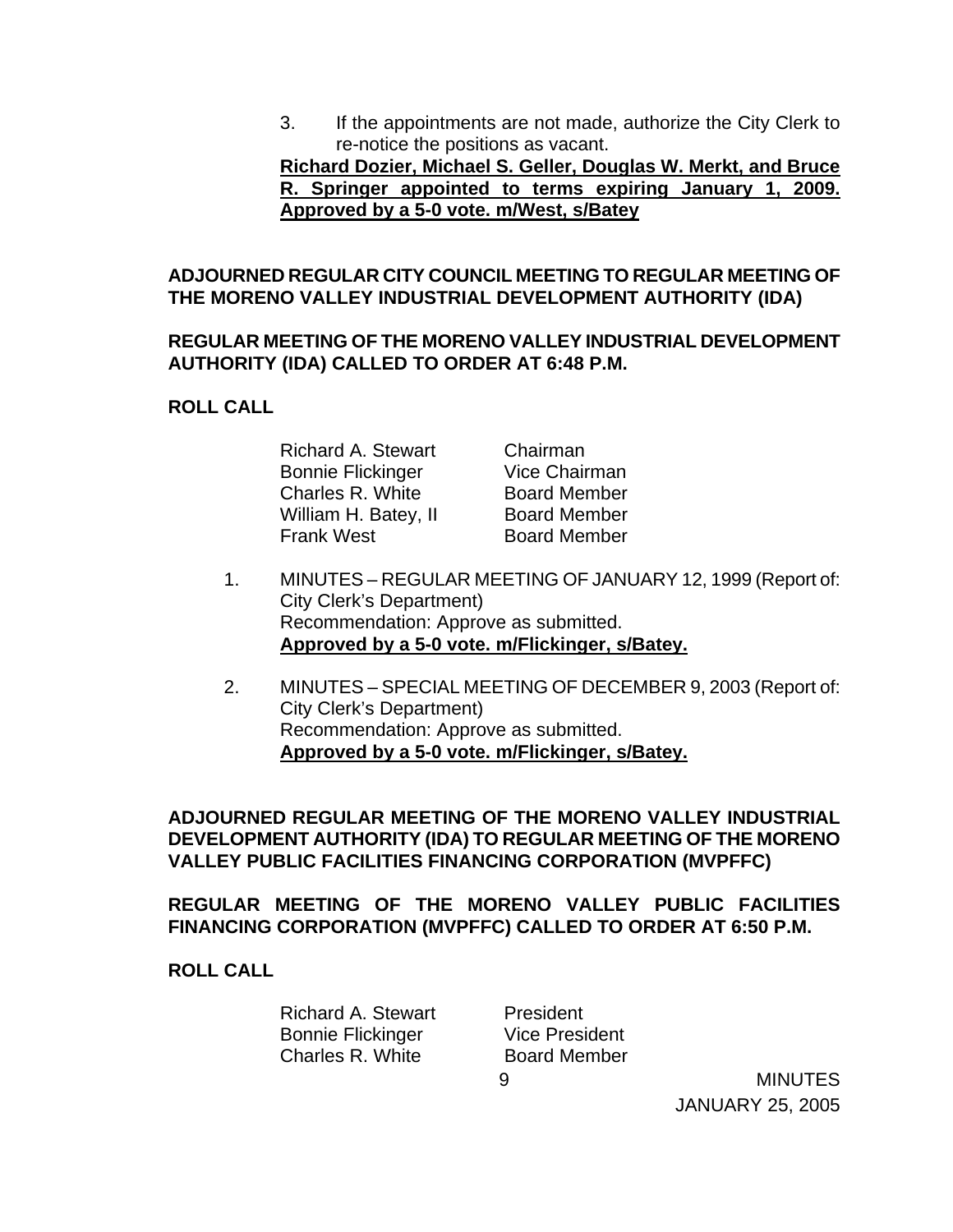William H. Batey, II Board Member Frank West Board Member

 1. MINUTES – SPECIAL MEETING OF JUNE 22, 2004 (Report of: City Clerk's Department) Recommendation: Approve as submitted. **Approved by a 5-0 vote. m/Flickinger, s/Batey.**

**ADJOURNED REGULAR MEETING OF THE MORENO VALLEY PUBLIC FACILITIES FINANCING CORPORATION (MVPFFC) TO THE REGULAR MEETING OF THE MORENO VALLEY PUBLIC FINANCING AUTHORITY (MVPFA)** 

**REGULAR MEETING OF THE MORENO VALLEY PUBLIC FINANCING AUTHORITY (MVPFA) CALLED TO ORDER AT 6:51 P.M.** 

### **ROLL CALL**

 Richard A. Stewart Chairman Bonnie Flickinger Vice Chairman Charles R. White **Board Member** William H. Batey, II Board Member Frank West Board Member

 1. MINUTES – SPECIAL MEETING OF NOVEMBER 21, 2000 (Report of: City Clerk's Department) Recommendation: Approve as submitted. **Approved by a 5-0 vote. m/Flickinger, s/Batey.**

#### **ADJOURNMENT**

**RECONVENED JOINT MEETING OF THE CITY COUNCIL OF THE CITY OF MORENO VALLEY, MORENO VALLEY COMMUNITY SERVICES DISTRICT, AND THE COMMUNITY REDEVELOPMENT AGENCY OF THE CITY OF MORENO VALLEY AT 6:52 P.M.** 

### **E. PUBLIC HEARINGS**

**MINUTES** 10 E1. MAIL BALLOT PROCEEDING FOR TENTATIVE TRACTS 31268 AND 31269 (AND ALL THE AFFECTED PHASES) FOR: 1) INCLUSION INTO COMMUNITY SERVICES DISTRICT (CSD) ZONE B (RESIDENTIAL STREET LIGHTING), CSD ZONE D (PARKWAY LANDSCAPE MAINTENANCE), AND APPROVAL OF THE CSD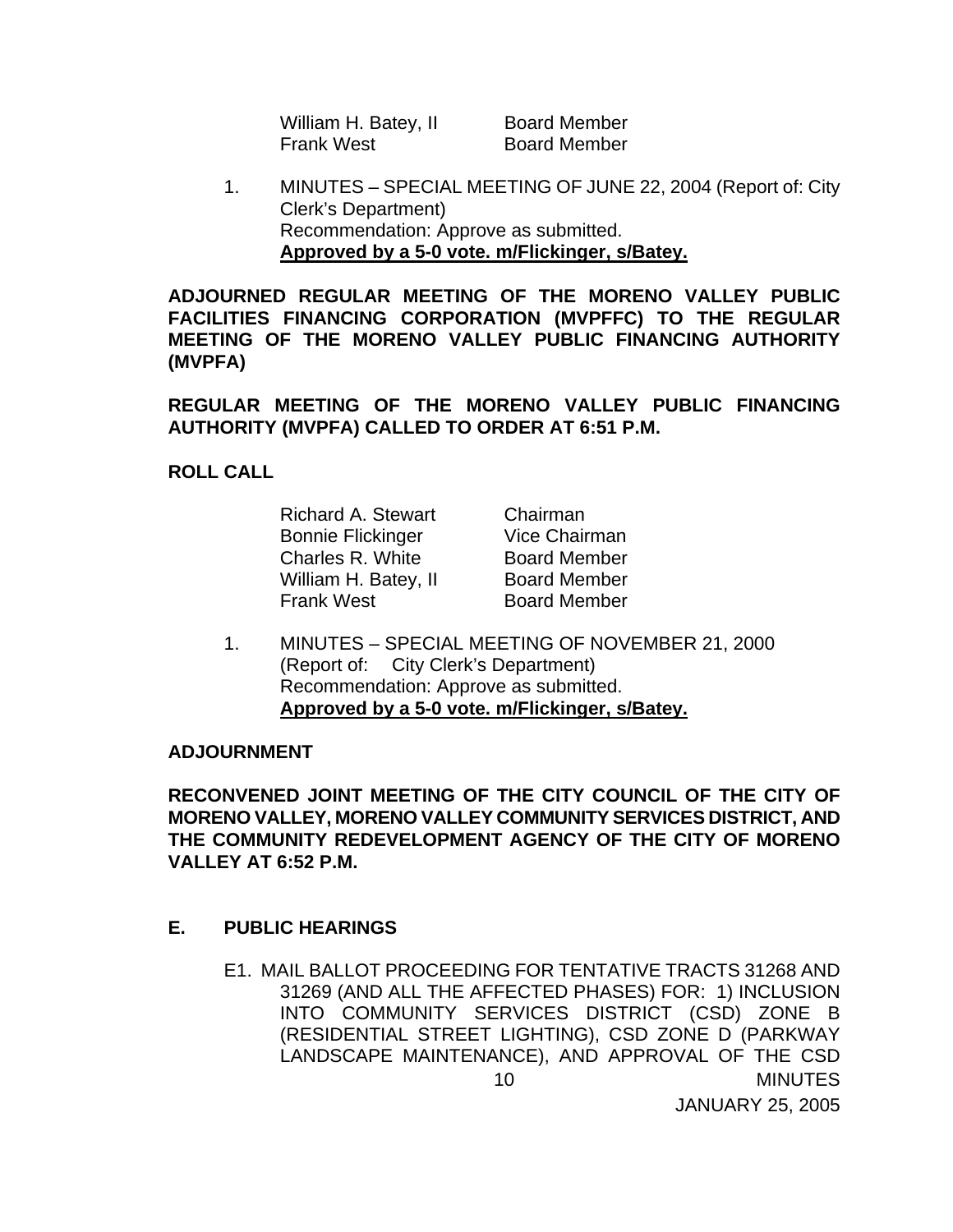PARCEL CHARGES; AND 2) APPROVAL OF THE NATIONAL POLLUTANT DISCHARGE ELIMINATION SYSTEM (NPDES) REGULATORY RATE SCHEDULE. TRACT 31268 IS LOCATED ON THE WEST SIDE OF WILMOT STREET AND COTTONWOOD AVENUE; TRACT 31269 IS LOCATED ON THE NORTH SIDE OF COTTONWOOD AVENUE BETWEEN QUINCY STREET AND REDLANDS BOULEVARD; AND MAIL BALLOT PROCEEDING FOR TENTATIVE PARCEL MAP 32213 (AND ALL AFFECTED PHASES) FOR APPROVAL OF THE NATIONAL POLLUTANT DISCHARGE ELIMINATION SYSTEM (NPDES) REGULATORY RATE SCHEDULE – SOUTH OF HEMLOCK AVENUE AND WEST OF PERRIS BOULEVARD (Report of: Public Works Department) Recommendation: That the City Council and the Board of Directors of the Moreno Valley Community Services District (CSD), after conducting the public hearing:

- 1. Tabulate the mail ballots for Tentative Tract 31268, 31269 (and all affected phases), and Tentative Parcel Map 32213 (and all affected phases) for each described service;
- 2. Verify and accept the results of the mail ballot proceedings as identified on the Official Tally Sheet and Assessor Parcel Number (APN) listing;
- 3. Receive and file with the City Clerk's Office the accepted Official Tally Sheet and APN listing; and
- 4. If approved, authorize and impose the applicable CSD Zones B and D charges and the NPDES maximum regulatory rate to the tentative tracts and parcel map participating in each identified program.

 President Stewart opened the public testimony portion of the public hearing; there being none, public testimony was closed.

### **Directed the Secretary to tabulate the ballots. Motion carried unanimously. m/Batey, s/Flickinger**

The Secretary announced the results as follows:

 Tract 31268 – Zone B – "Yes" Tract 31268 – Zone D – "Yes" Tract 31268 – NPDES –"Yes"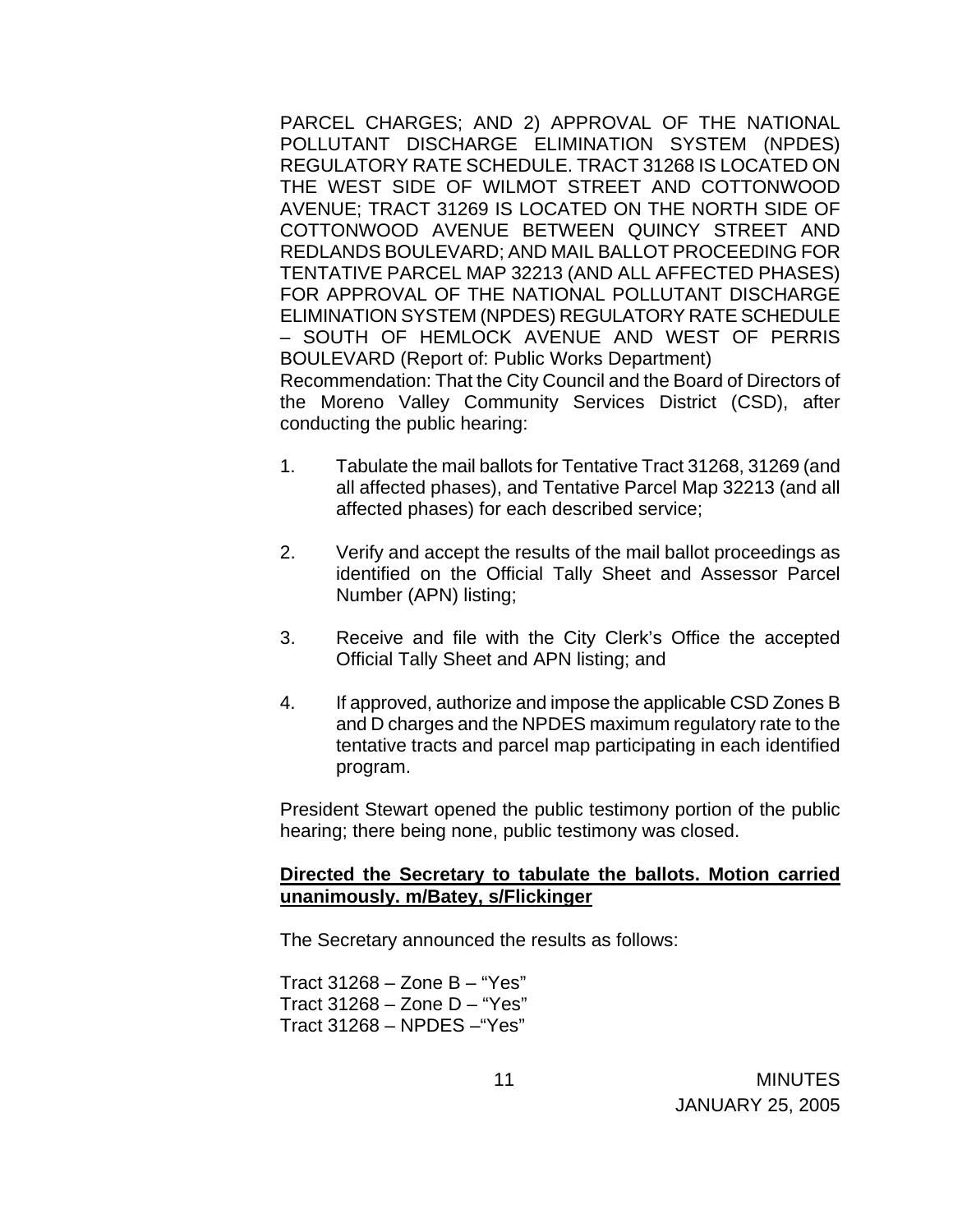Tract 31269 – Zone B – "Yes" Tract 31269 – Zone D – "Yes" Tract 31269 – NPDES –"Yes"

### **Ballot results and applicable charges re Tentative Tracts 31268 & 31269 approved by a 5-0 vote. m/Flickinger, s/Batey.**

 Tentative Parcel Map 32213 – The Secretary announced that the ballot was signed and dated but was not marked.

### **Item continued to Council meeting of February 8, 2005. Motion carried unanimously. m/Batey, s/Flickinger.**

E2. AN ASSUMPTION OF JURISDICTION BY THE CITY COUNCIL OF THE CITY OF MORENO VALLEY FOR TENTATIVE TRACT MAP NO. 31556, THE SUBDIVISION OF A 75.6 GROSS ACRE PORTION OF LAND INTO 85 SINGLE-FAMILY RESIDENTIAL LOTS, TWO (2) DETENTION AND CLEANSING BASIN LOTS, ONE FIRE ACCESS LOT AND FOUR (4) OPEN SPACE LOTS WITHIN THE RA-2 (RESIDENTIAL AGRICULTURE –2) AND HR (HILLSIDE RESIDENTIAL) LAND USE DISTRICTS. THE PROJECT IS LOCATED ON THE NORTHEAST CORNER OF OLIVER STREET AND JUNIPER AVENUE AND WAS SUBMITTED BY THE APPLICANT, EMPIRE HOMES. THE ITEM HAS BEEN CONTINUED FROM THE NOVEMBER 23, 2004 CITY COUNCIL MEETING (Report of: Community and Economic Development Department) Public testimony was received from Margie Breitkreuz; Marcia Narog; Jan Byers; and Donna Romano, all opposing the project.

### **RECESS; RECONVENE**

Recommendation:

 1. Adopt a Negative Declaration for PA03-0101 (Tentative Tract Map No. 31556), pursuant to Section 21080(C) (1) and Section 15070(a) (2) of the California Environmental Quality Act (CEQA) Guidelines

### **Approved by a 5-0 vote. m/Stewart, s/White.**

Recommendation:

**MINUTES** JANUARY 25, 2005 12 2. Approve Resolution No. 2005-15, thereby approving PA03-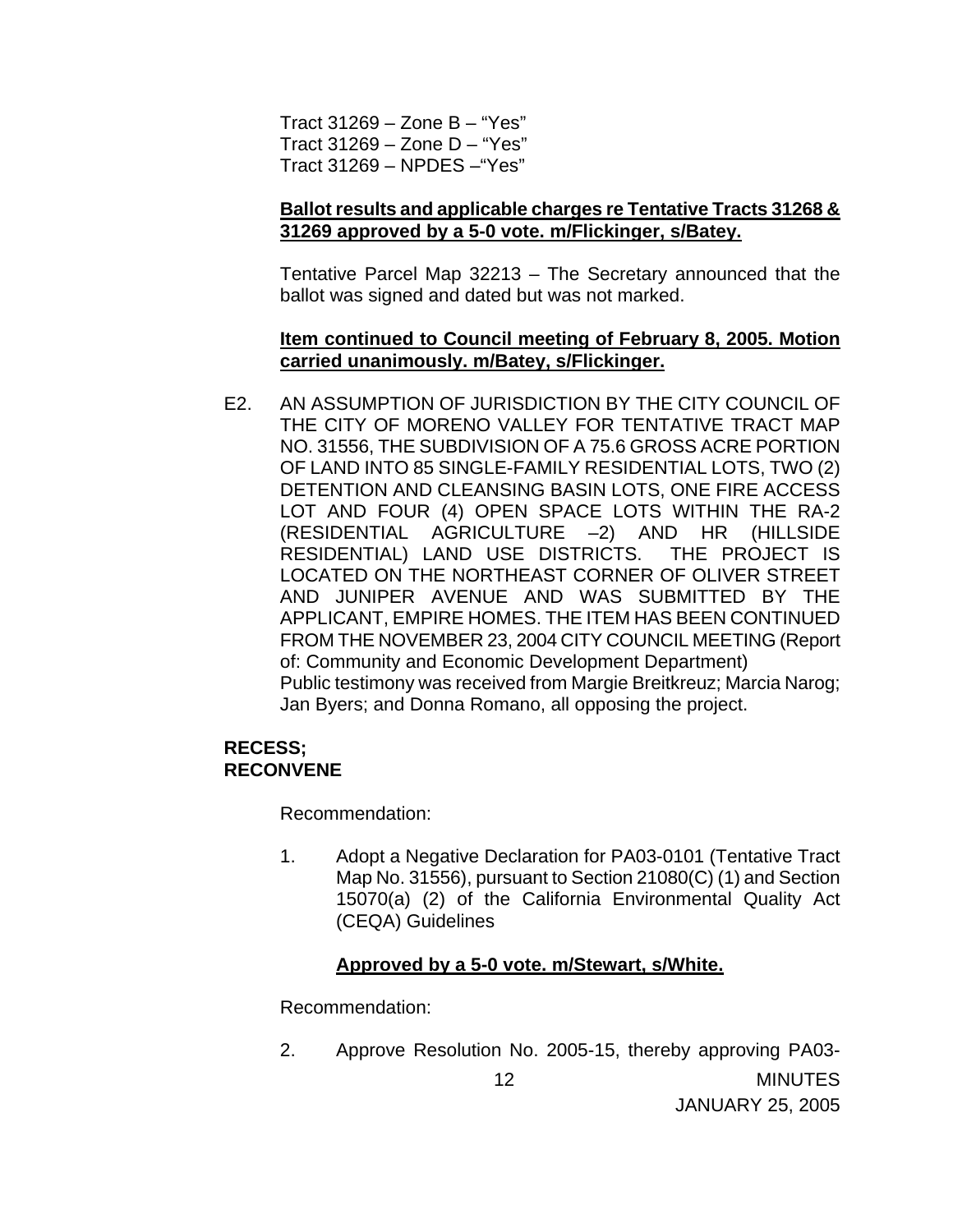0101 (Tentative Tract Map 31556), based on the findings included in the Resolution, and conditions of approval, attached as Exhibit A to the resolution.

Resolution No. 2005-15

 A Resolution of the City Council of the City of Moreno Valley, Approving PA04-0101 (Tentative Tract Map No. 31556) for 85 Single- Family Residential Lots, Two Detention and Cleansing Basin Lots, One Fire Access Lot and Four (4) Open Space Lots on a 75.6 Acre Parcel of Land (73.3 Net Acres) Within the (RA-2) Residential Agriculture-2 Land Use District and (HR) Hillside Residential Land Use District

### **Denied project without prejudice and waived refiling fees by a 4-1 vote. m/Flickinger, s/Stewart (White voting no).**

## **F. ITEMS REMOVED FROM CONSENT CALENDARS FOR DISCUSSION OR SEPARATE ACTION**

## **AGENDA ORDER**

- G4. VETERAN'S MEMORIAL (Report of: Parks and Recreation Department) Recommendation:
	- 1. Approve conceptual drawing and direct staff to proceed with preparing plans, specifications, bid documents and cost estimate for construction of the Veteran's Memorial at the Civic Center Campus; and
	- 2. Appropriate \$550,000 of Parkland Development Impact Fees to cover the cost of the project.

### **Approved, as amended, to add appropriate street signage by a 5- 0 vote. m/Batey, s/White.**

PUBLIC COMMENTS **ON ANY SUBJECT NOT ON THE AGENDA** UNDER THE JURISDICTION OF THE CITY COUNCIL ARE AS FOLLOWS:

Daryl Terrell – Address matter of record

1) Accomplishments of Martin Luther King, Jr.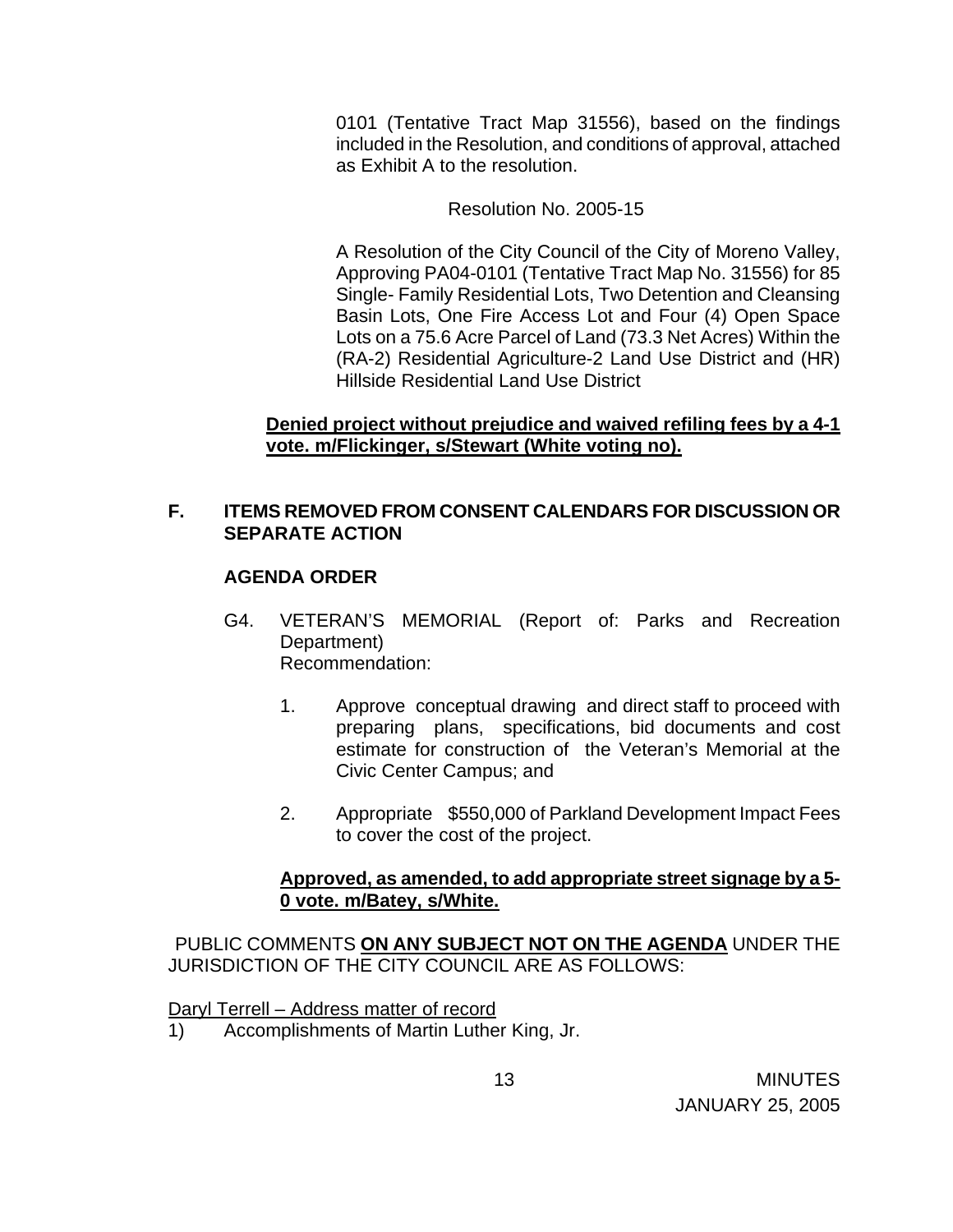- G1. APPROVE RESOLUTION AUTHORIZING PARTICIPATION IN CALIFORNIA STATEWIDE COMMUNITIES DEVELOPMENT AUTHORITY (CSCDA) VEHICLE LICENSE FEE RECEIVABLES PROGRAM AND SALE OF VLF RECEIVABLE FROM STATE; AND APPROVE PURCHASE AND SALE AGREEMENT WITH CSCDA (Report of: Finance Department) Recommendation: That the City Council:
	- 1. Approve Resolution No. 2005-12, approving the form of and authorizing the execution and delivery of a Purchase and Sale Agreement and related documents with respect to the sale of the City's Vehicle License Fee Receivable from the State; and directing and authorizing certain other actions in connection therewith; and
	- 2. Approve the Purchase and Sale Agreement between the City, as seller, and the California Statewide Communities Development Authority, as purchaser of the City's Vehicle License Fee Receivable, subject to final review and approval of the City Manager and City Attorney.

### Resolution No. 2005-12

 A Resolution of the City Council of the City of Moreno Valley, California, Approving the Form and Authorizing the Execution and Delivery of a Purchase and Sale Agreement and Related Documents with Respect to the Sale of the Seller's Vehicle License Fee Receivable from the State; and Directing and Authorizing Certain Other Actions in Connection Therewith

## **Approved by a 5-0 vote. m/White, s/Batey.**

G3. CITY COUNCIL REPORTS ON REGIONAL ACTIVITIES

## **Continued to February 8, 2005.**

 G5. LEGISLATIVE UPDATE (Report of: Assistant City Manager) Recommendation: Receive and file the report.

Daryl Terrell provided public comment on the item.

## **Motion carried unanimously. m/White, s/West.**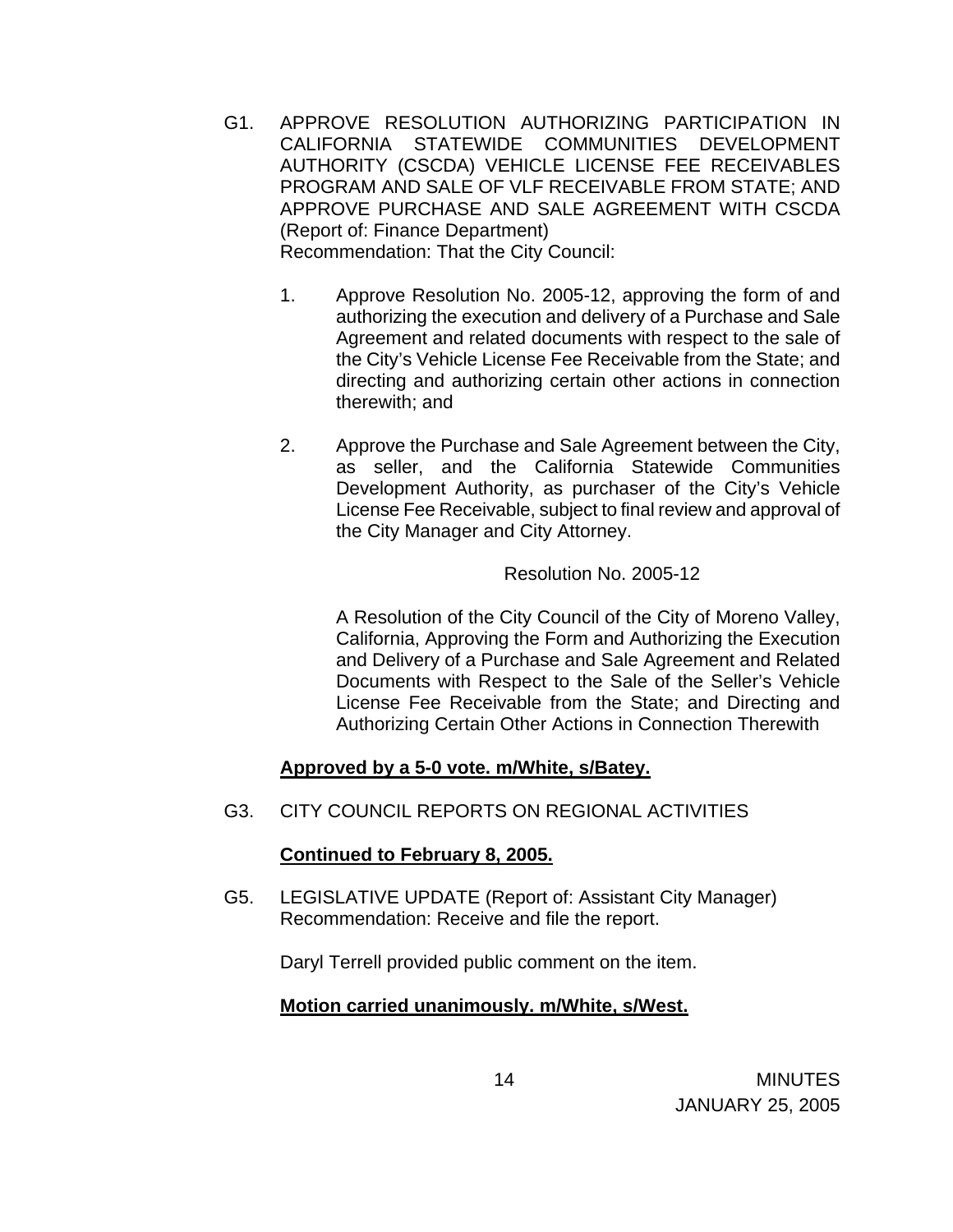G6. CITY MANAGER'S REPORT (Informational Oral Presentation – not for Council action)

### **Continued to February 8, 2005.**

H1. ORDINANCE AMENDING SECTION 8.04.030 OF CHAPTER 8.04 OF THE CITY OF MORENO VALLEY MUNICIPAL CODE RELATED TO ROAD WORK AREA TRAFFIC CONTROL REFERENCE (Report of: Public Works Department) Recommendation: Introduce Ordinance No. 682, amending Section 8.04.030 of Chapter 8.04 of the City of Moreno Valley Municipal Code related to Road Work Area Traffic Control Reference (Roll call required).

### Ordinance No. 682

 An Ordinance of the City Council of the City of Moreno Valley, California, Amending Section 8.04.030 of Chapter 8.04 of Title 8 of the City of Moreno Valley Municipal Code Related to Road Work Area Traffic Control Reference

### **Approved by a 5-0 vote. m/White, s/Batey.**

H2. ORDINANCE NO. CSD 48, AMENDING ORDINANCE NO. CSD 47, ADDING THE MORENO VALLEY CONFERENCE AND RECREATION CENTER FACILITY USE POLICIES AND FEES AND THE GYMNASIUM FEE SCHEDULE AS AMENDED (RECEIVED FIRST READING AND INTRODUCTION JANUARY 11, 2005, AS AMENDED) (Report of: Parks & Recreation Department) Recommendation: Adopt Ordinance No. CSD 48.

Ordinance No. CSD 48

 An Ordinance of the Moreno Valley Community Services District of the City of Moreno Valley, California, Amending Ordinance No. CSD 47, Adding the Moreno Valley Conference and Recreation Center Facility Use Policies and Fees and Gymnasium Fee Schedule

### **Approved by a 5-0 vote. m/White, s/Flickinger.**

**CLOSING COMMENTS AND/OR REPORTS OF THE CITY COUNCIL, COMMUNITY SERVICES DISTRICT, OR COMMUNITY REDEVELOPMENT AGENCY**